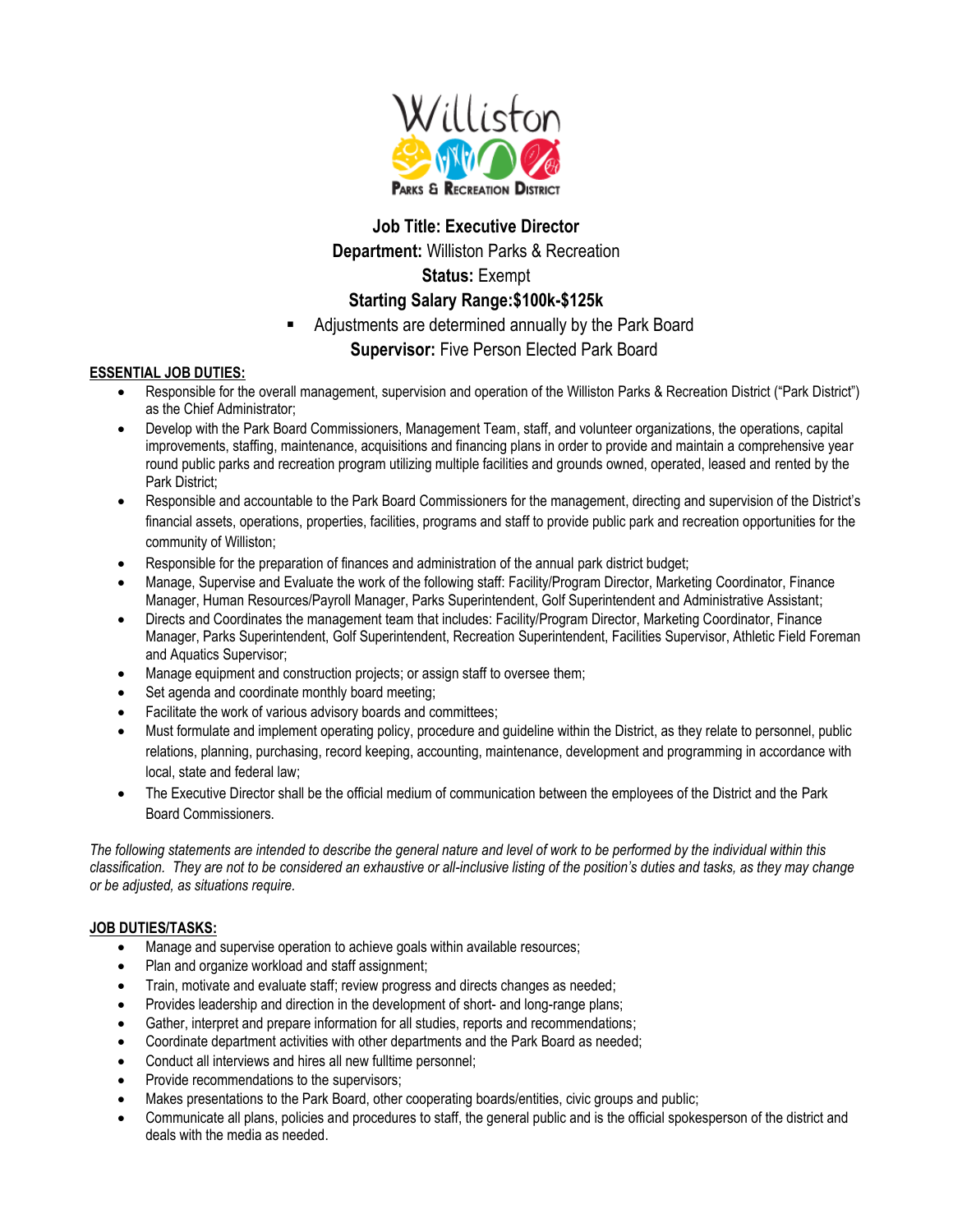

### **Executive Director page 2**

- Assure that all assigned areas of responsibility are performed within budget; perform cost control activity; monitor revenue and expenditures to assure sound fiscal control: prepares annual budget and budget requests to assure of the most effective use of budget funds, personnel, materials, facilities and time;
- Assist with the operations of the Foundation and all activities;
- Maintain harmony amongst workers and resolves conflicts quickly as possible using Park District procedures;
- Perform or assist all subordinates in performing duties and handles all errors, omissions and complaints;
- Keep the Park Board informed as to the daily progress and projects that the department is involved in, so that the Board can have the best information possible for the decision-making purpose of the Park District;
- Review program areas, implement changes or new programs to meet the recreational needs of the community;
- Develop, maintain and implement a current Parks and Recreation master plan;
- Develop and implement policies, procedures and standards for efficient and effective operation and maintenance of Park District operations. Assures compliance with all policies and procedures;
- Promote interest in the Parks and Recreation programs and facilities through publicity, joint program brochure, website. Speaks before a variety of citizen groups, support groups and other organizations;
- Develop partnerships with local schools and other recreational groups;
- Prepare a variety of reports and maintains necessary operating records;
- Prepare cost estimates to plan and provide for improvements in all Park District facilities; will oversee construction and facility improvements;
- Maintain the best interest of the Park District at all times and acts as a liaison with other political subdivisions, as well as state, local and other public officials;
- Actively participate with the North Dakota Recreation and Parks Association (NDRPA);
- The purpose of this position is to direct the operations of the Park District. Success in the position contributes to the provision of quality park and recreation services for area residents;
- All other duties assigned by the Park Board;

#### **KNOWLEDGE REQUIRED FOR THE POSITION:**

- Personnel management and leadership techniques;
- North Dakota Century Code, city codes and regulations related related to park districts;
- Recreation, Parks Maintenance, Recreation Centers, and golf course operations;
- Accounting, payroll, and human resource functions.

#### **SUPERVISORY CONTROLS:**

• The Park Board of Commissioners assigns work in terms of Park District goals and objectives. The Executive Director oversees the entire operation of the Park District;

#### **GUIDELINES:**

• Guidelines include the North Dakota Century Code, city codes and regulations, and Park District Handbook and policies. These guidelines require judgment, selection, and interpretation in application. This position develops District guidelines, these guidelines are generally clear and specific, but may require some interpretation in application;

#### **WORKING CONDITIONS:**

- Office with computer and printer;
- Fast paced environment with multiple programs and facilities running throughout the year;
- Consist of varied management, supervisory, and administrative duties;
- **EXECUTE:** Frequent interruptions contribute to the complexity of the position;
- Position may require some evening, weekend, and holiday work.